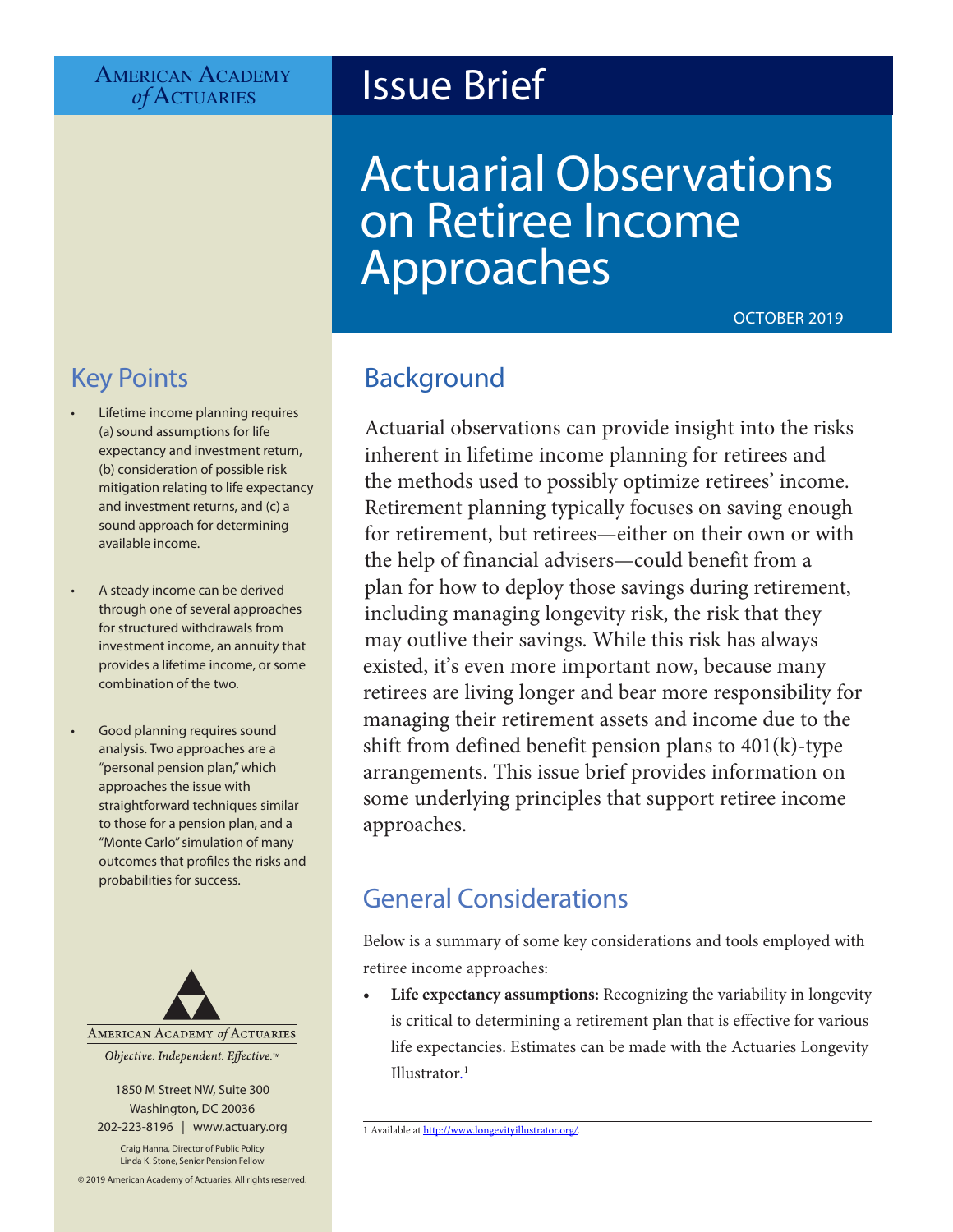- **• Longevity risk pooling:** Lifetime annuities can be used to transfer the risk that retirees might outlive their savings from individual retirees to insurers. The insurer's savings from annuitants who die early are used to support the benefits for annuitants who live a long life. In the process, everyone's income needs are met. This is the fundamental feature of insurance.
- **• Investment return assumption:** The choice of a future return on assets will impact the amount of income that a retirement portfolio can be expected to generate, and how long that income will last. Small variations in the return assumption, as well as the sequence of the returns, can have significant impacts on the amount and duration of income.
- **• Investment risk transfer:** Insurance or investment products that provide a guaranteed return can add some certainty, as well as reduce or eliminate downside risk.
- **• Deterministic models:** These types of models are used to determine the amount to be spent annually from an investment portfolio based on a single scenario. These can simplify initial planning but need to be monitored closely and recalculated periodically.
- **• Stochastic models:** These types of models are used to determine the probability that a chosen strategy will provide sufficient lifetime income at various points in the retirement horizon. They can be used to test how well various retirement planning strategies perform.

The assumptions used in retirement planning models can significantly impact results; consequently, it is advisable that assumptions be chosen carefully and be well understood.

**Members of the Lifetime Income Risk Joint Committee, which authored this issue brief, include Noel Abkemeier, MAAA, FSA—** *Co-chairperson***; Tonya Manning, MAAA, FSA, FCA, EA—***Co-chairperson***; Scott Allen, MAAA, FSA; Rachel Barnes MAAA, FSA, FCA, CERA, EA; Bruno Caron, MAAA, FSA; John Esch, MAAA, FSA; Debra Fickett-Wilbar, MAAA, FSA; Kenneth Ray Fisher, MAAA, ASA; Scott Japko, MAAA, FSA, FCA, EA; Chris Kinnison, MAAA, FSA; Grace Lattyak, MAAA, FSA, FCA, EA; Cynthia Levering, MAAA, ASA; Mark Shemtob, MAAA, FSA, FCA, EA, MSPA; Zorast Wadia, MAAA, FSA, FCA, EA; and Benjamin Yahr, MAAA, FSA.**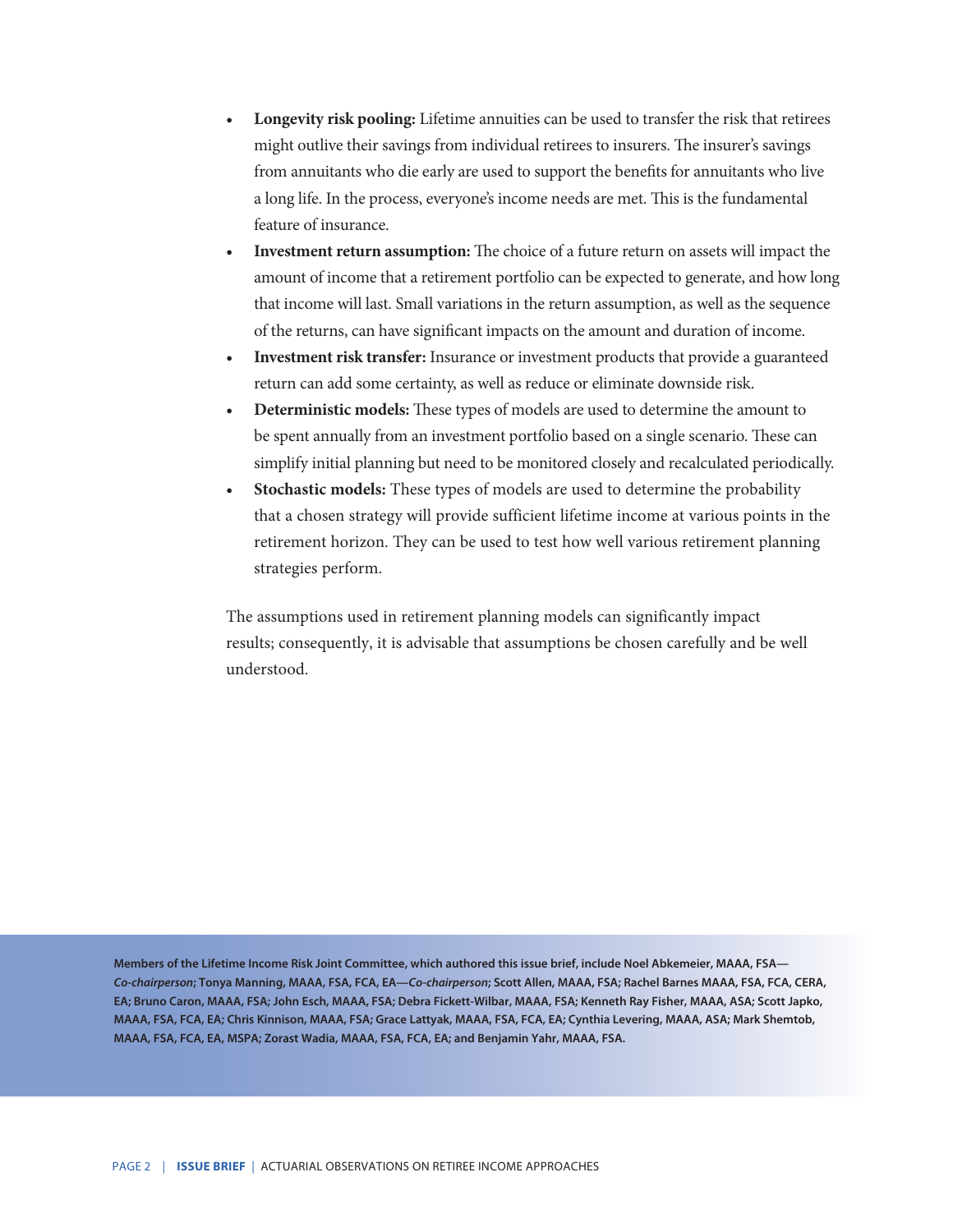#### Retirement Income Approaches and Actuarial Observations

Below are some approaches that generate retirement income. These are used separately or in combination with each other. For each, a brief description and actuarial observation have been included.

**Withdrawals from investments.** A structured use of funds from retirement savings introduces discipline to managing a retirement portfolio. These approaches are designed to provide a predictable income, but its duration is not guaranteed, and assets could be outlived.

- **• "X% Rule":** An initial withdrawal amount is determined as a percentage of assets (e.g., 4%, although the rate may vary because of investment environment, investment portfolio composition, and age), with the amount adjusted annually for inflation, that can be withdrawn regularly from a specified portfolio. This approach is based on an asset adequacy period moderately longer than the underlying life expectancy and assumed investment return assumptions based on the projected performance of the underlying portfolio. Another approach with similarities to this is using Internal Revenue Code (IRC) Required Minimum Distribution rules as a guide to annual withdrawals.
- **• Bucketing:** With this method, withdrawals are made from investment portfolios in which "buckets" of assets are structured to mature to fund income needs for specified future time periods. Buckets can be structured to match longevity expectations and stochastic modeling can be employed to test investment return expectations for each bucket.
- **• Laddering**: Withdrawals of interest and maturity values are made from a portfolio of fixed-income investments that are structured to generate periodic, often annual, guaranteed income. Straight bonds, zero-coupon bonds, and fixed-term annuities are used. The periodic payment period can be structured to reflect a conservatively long life span (possibly five years beyond one's actual life expectancy). This approach eliminates investment risk because of the nature of the fixed payments.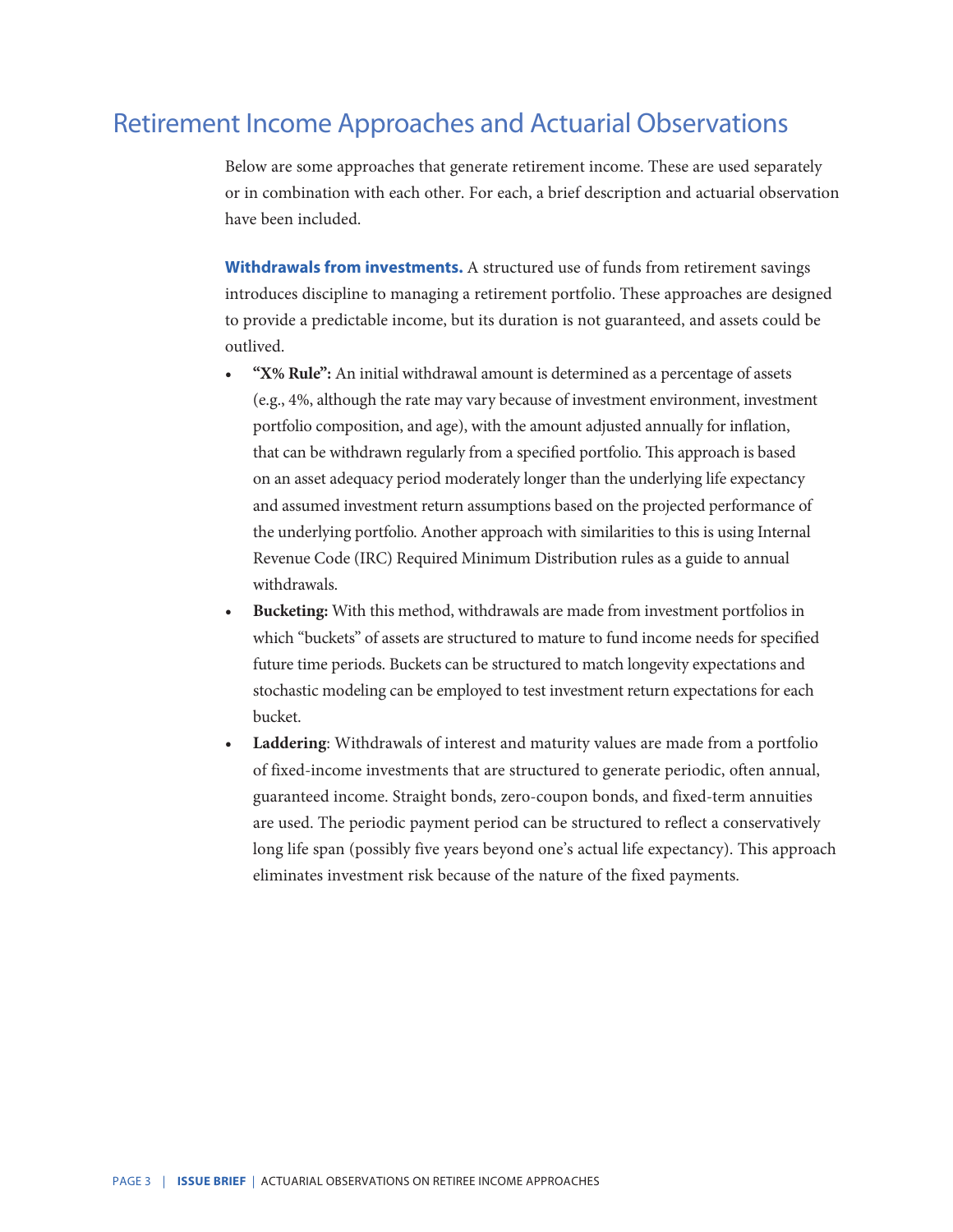**Lifetime annuities.** Annuities that last a lifetime transfer longevity risk from individuals to insurers.

- **• Single Premium Immediate Annuity (SPIA)**. These annuities provide guaranteed lifetime income, commencing immediately, for the life of annuitant(s) through longevity risk pooling and transfer of investment risk for the allocated assets. (Cost-ofliving adjustments can be added to address inflation risk.)
- **• Deferred Income Annuity or Qualifying Longevity Annuity Contract (DIA/QLAC)**. These annuities provide guaranteed lifetime income payments that begin a specified number of years after the premium payment is made, while also transferring investment risk to the insurer. DIAs/QLACs insure the risk of living beyond expectations, particularly if income begins around the point of life expectancy. Note QLACs are not subject to the Internal Revenue Service age 70½ Required Minimum Distribution rules.
- **• Variable Annuity (VA)** or **Fixed Indexed Annuity (FIA) with Guaranteed Lifetime Withdrawal Benefit (GLWB)** or **Guaranteed Minimum Income Benefit (GMIB)**. These are products sold by insurance companies that combine both an investment element and an insurance element. During the initial phase, the amount of the annuity accumulation increases (or decreases) with actual investment results. During the next phase, the value of the investments can be converted to a lifetime income. These products can also be sold with a rider (optional feature) at an additional cost that guarantees that a minimum amount of annual benefits will be payable for the life of the annuity owner (guaranteed payments with GMIB or guaranteed withdrawal amounts with GLWB) regardless of investment performance or longevity of the individual. To take advantage of this rider, there could be restrictions on the investment options.

#### Analyzing Outcomes

The approaches outlined above are methods of creating retirement income. In addition, other factors can significantly impact sustainable retirement income and it is recommended they be considered, such as Social Security (significantly affected by claiming age), lifetime income from a pension plan, optional lifetime income payouts that might be available from an employer 401(k), and taxation of benefits. The analytical methods described below are actuarial tools used to help derive alternative strategies to creating a spending budget from the various income sources.